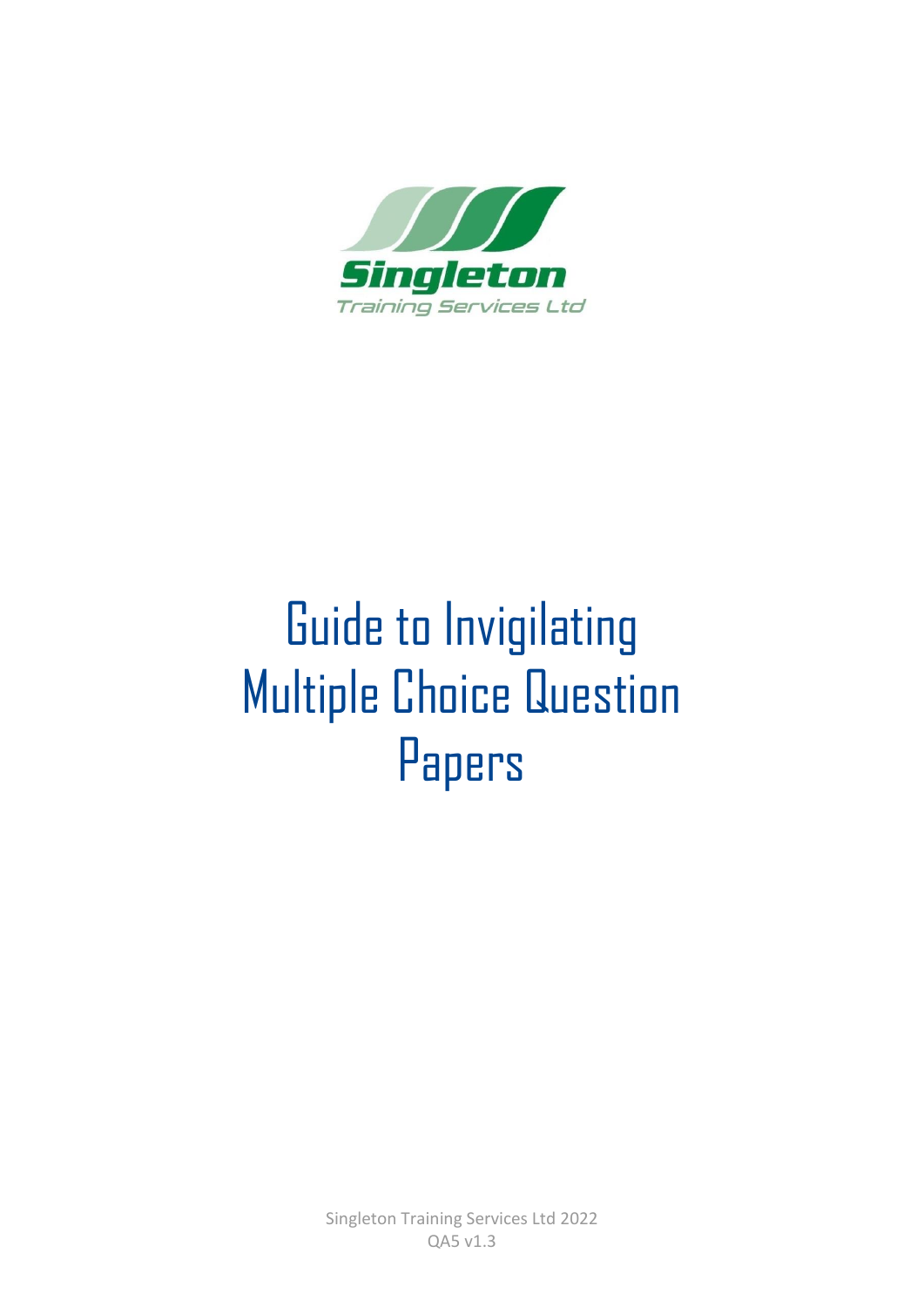| Contents                                    | Page      |
|---------------------------------------------|-----------|
| 1. Introduction                             | 03        |
| 2. Security of Assessment Papers            | $03 - 04$ |
| 3. Guide to Multiple Choice Question Papers | 04-05     |
| 4. Before the Assessment                    | 06        |
| 5. During the Assessment                    | 07        |
| <b>6. After the Assessment</b>              | 07        |
| <b>7. Access to Assessment</b>              | 08        |
| 8. Unforeseen Circumstances                 | 08-09     |
| <b>9. Conflicts of Interest</b>             | 09        |
| <b>Policy review</b><br>10.                 | 09        |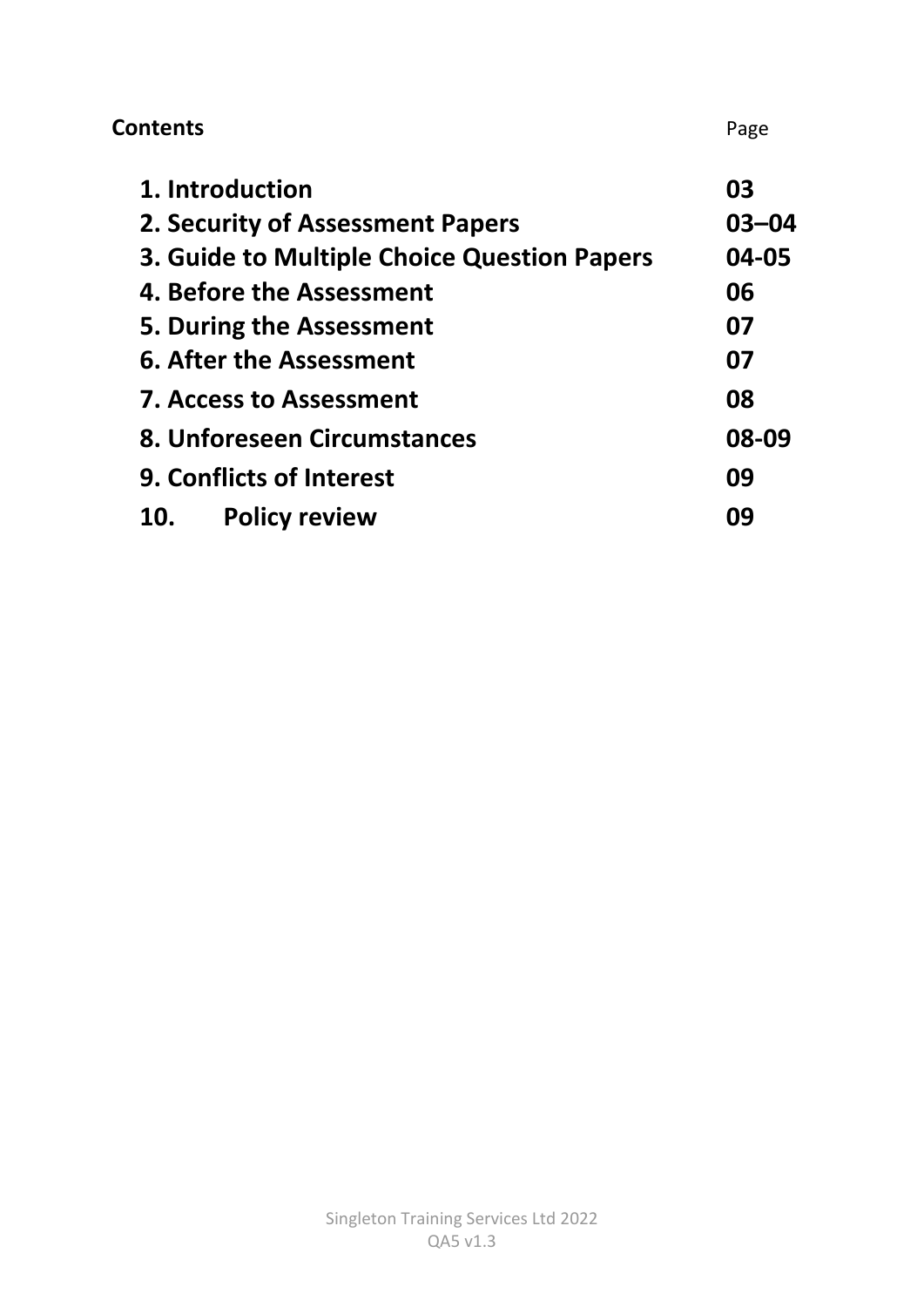### **1. Introduction**

This document has been specifically designed to provide **Trainers** and **Internal Quality Assurers** with details of how to **invigilate all Multiple Choice Question Papers.**

Multiple Choice Question Papers form the theoretical assessment of some of our courses.

Nigel Singleton is overall responsible for ensuring the proper conduct of the assessments.

For the purposes of this guidance, the person invigilating the assessment will be referred to as the Trainer.

The Trainer should have a thorough understanding of the guidance prior to invigilating the assessment of Learners.

The number of questions in a Multiple Choice Question Paper is dependent upon the complexity of the qualification being assessed, the number of Learning Outcomes and associated Assessment Criteria contained in the underlying unit and whether there is any other method of assessment being used in conjunction with the theory assessment, such as a practical element of assessment.

Trainers must be aware that whilst every Multiple Choice Question Paper has a 'minimum' score Learners must achieve, this forms only part of the assessment of each Learner. Trainers must also be confident that Learners have achieved ALL the assessment criteria for the unit, through formative assessment during the course. The Multiple Choice Question Paper result should be seen as confirmation of retention of knowledge and used as a tool to assist in making a professional judgement that each Learner has met the assessment criteria. Trainers should only request certification for Learners who have met all the assessment criteria.

## **2. Security of Assessment Papers**

The Question Papers and Answer Papers must be downloaded and printed in a secure environment, checked and placed in sealed non-window envelopes ready for use.

It is the responsibility of the Responsible Person or Trainer to check carefully downloads and/or assessment materials received by post. The awarding body should be notified immediately of any discrepancies/problems.

It is the responsibility of the Responsible Person and Trainer to ensure that the Assessment Papers and Marking Guides are stored securely until the date of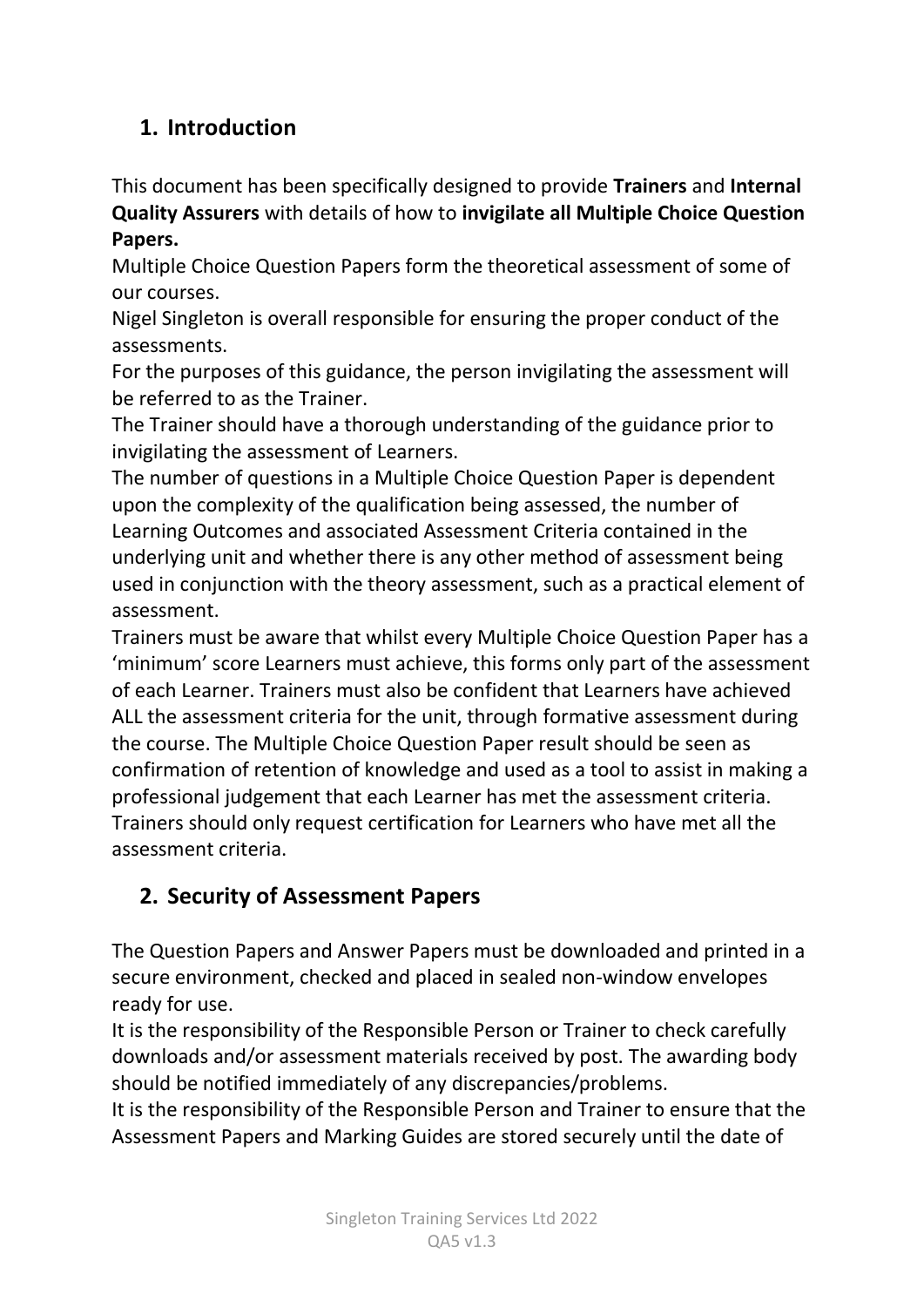the assessment. The envelopes should only be opened immediately before the assessment is administered.

The Responsible Person and Trainer must take all reasonable steps to ensure that there is no possibility of collusion between Learners taking assessments at different times, nor between anyone else with access to the papers or with a vested interest.

After each assessment, the Trainer **MUST** retrieve **and count** the Question Papers and Answer Papers from the Learners before they are allowed to leave the room.

Once the Question Papers have been retrieved, the Trainer must ensure that none of the papers have been marked or written on in anyway, and then store them securely so that they can be reused. If a Question Paper has been marked in any way, it should be securely destroyed by shredding. Under no circumstances should a Question Paper be retained by a Learner or disposed of without shredding.

Once marking is completed, papers must not be handed back to the Learners. The uniquely numbered Answer Papers and Learner Register, plus any other Assessment Materials or documents, will be stored securely by the Singleton Training Services Ltd for a period of 3 years and must be available immediately for quality assurance and audit purposes.

Questions, Question Papers and Learners' work must not be reproduced in any way, or used for any other purpose. Security of Assessment Papers is paramount.

Trainers must not leave Learners unattended at any time before, during or immediately after the assessment.

If a Trainer becomes aware that the security of the Assessment Papers has been compromised or breached in any way, they must inform the office immediately.

## **3. General Guide to Multiple Choice Question Papers**

Each Learner must provide their answers on a separate Answer Paper. Some Answer Papers have a unique number for security purposes. Prior to the course, the uniquely numbered Answer Papers must be downloaded from the awarding body web site, printed out and used only once.

Each Answer Paper will clearly indicate which qualification it is to be used for. The unique number will only work for that qualification, so take care not to mix up papers. The unique answer paper numbers are specific to the Qualification that has been purchased, not the unit.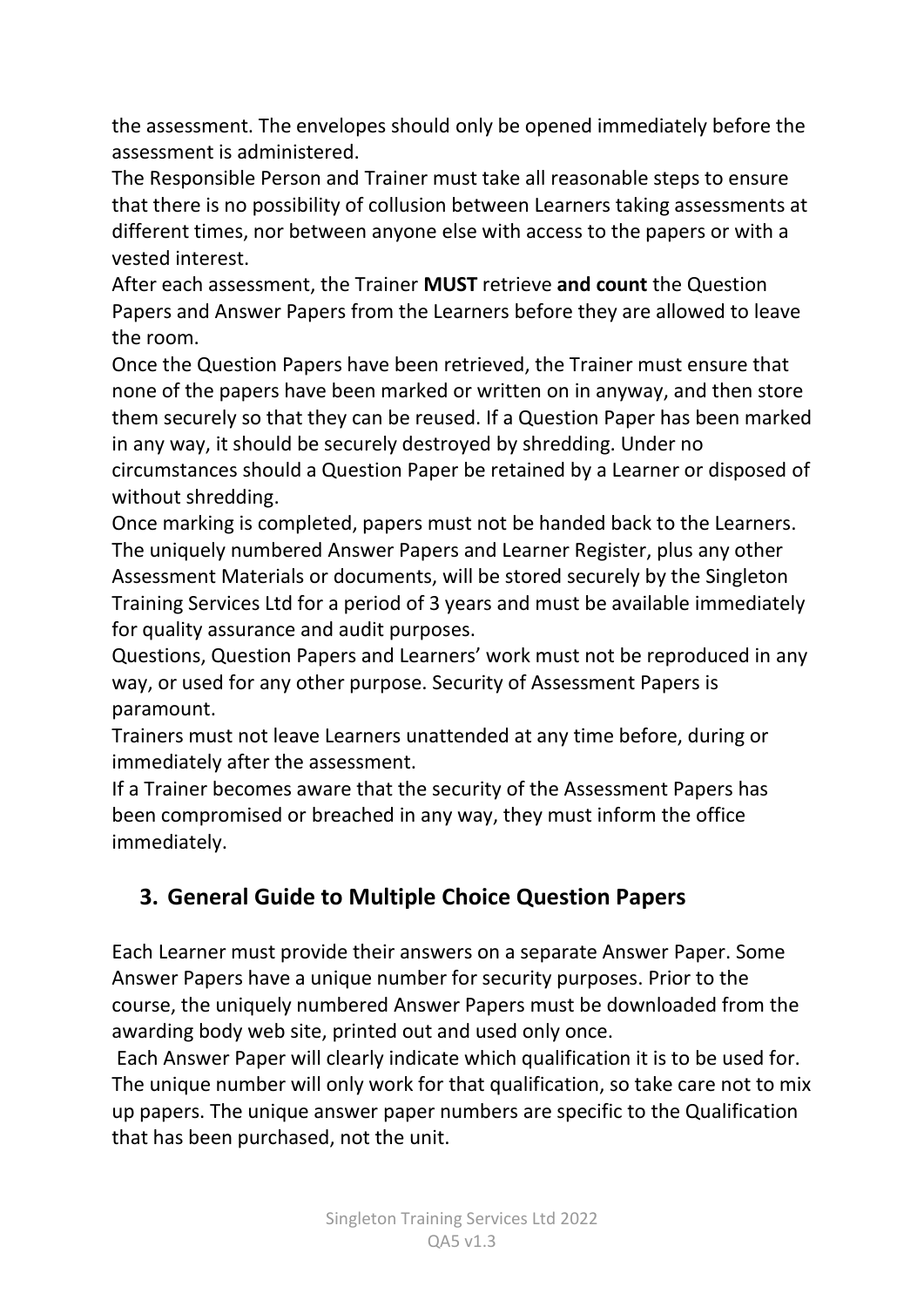The awarding body has a bank of several Multiple Choice Question Papers for each qualification and it is possible that different Learners may receive different questions at the same sitting. It is therefore vital that the Trainer ensures the correct Multiple Choice Question Papers are issued to each Learner.

Each assessment should be presented in the same way, giving instructions to the Learner and the time allowed. Each Multiple Choice Question Paper has a maximum time allowed depending upon how many questions the Learner needs to answer. Learners must read each question and select which one of the 4 options (A, B, C or D) is the correct answer. They must then enter a cross in the relevant box on the Answer Paper. Learners must use a BLACK pen to record their answers. If an error is made, then the Learner should shade in the box of the incorrect answer and enter a new cross against the correct answer in the relevant box.

In every question, there is always one clearly correct answer. Careful reading of the exact wording will clearly indicate the 3 incorrect answers. For environmental reasons, we have provided separate Answer Papers to Question Papers, so that the Question Papers can be reused. For this reason, Learners must not mark the Question Papers in any way.

#### **Pass or Refer?**

Each Learner must answer a minimum number of questions correctly in order to be considered for an overall 'Pass'. These scores are the minimum that the awarding body would expect a Learner to achieve in order to gain a 'Pass'. The minimum scores applicable for each unit, plus the time allowed for learners to complete each assessment, is included on each uniquely numbered Answer Paper and each Marking Guide.

#### **Equal Opportunity to Assessment**

If a Learner fails to achieve the required score, the Trainer must first check that there are no reasonable adjustments that should have been made for that Learner which were previously undeclared. If this is the case, the Trainer should follow the process detailed in Section 7.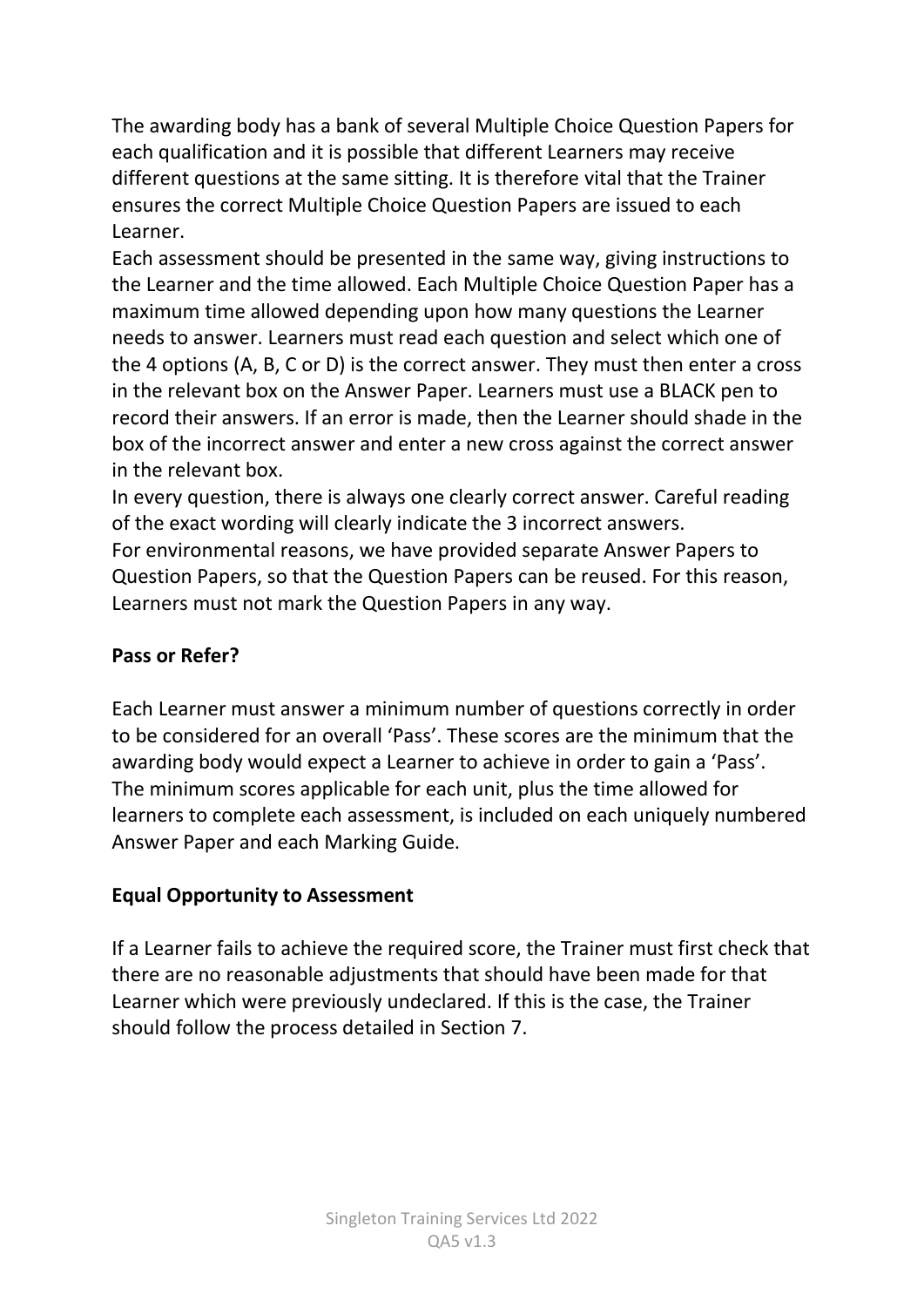## **4.Before the Assessment**

The Trainer must be satisfied as to the identity of every Learner attending each assessment by checking photo ID. Or some other form of acceptable ID. This should be recorded on the Learner Register.

Learners should be seated in a room which is set out for an assessment and fit for purpose.

Learners should be seated far enough apart to prevent collusion. The room should be well lit, at a reasonable temperature and well ventilated.

Each Learner should have a suitable surface to rest on, such as a table or clipboard.

The Trainer should ensure there are sufficient **BLACK** pens available for the Learners to use.

Dictionaries are not allowed, except bilingual dictionaries for use by Learners who do not have English as their first language and then only if arrangements have been made between the Learner and the Centre prior to the commencement of the course.

Before the assessment papers are handed out, the Learners should be given a final opportunity to declare if they require a reasonable adjustment and need to have the written assessment carried out verbally. If any Learner makes such a request, their verbal assessment would normally be conducted after all the other Learners have completed the written assessment. The Trainer must ensure that the Learners have not had any opportunity to collude.

The envelope containing the Assessment Papers and Marking Guides should only be opened immediately prior to the assessment taking place.

The Trainer should ensure that Learners understand the format of the written assessment, how to complete the Answer Paper, the time allowed and how to record the correct answers using a **BLACK** pen.

Learners should be instructed to add their name, date of birth, the date of the assessment and signature to their Answer Paper.

There should only be the Trainer and designated Learners in the room during the assessment, unless an Internal or External Quality Assurer is in attendance or there is cause for emergency assistance (in which case details should be recorded on the Learner Register).

The Trainer should inform Learners that they must turn off mobile phones and other electronic devices and keep these out of sight.

There must be no unauthorised materials (including reference books) in sight during the assessment and Learners should be told that they are under supervised conditions and told when the assessment is starting. Learners must not be allowed to collude with one another during an assessment.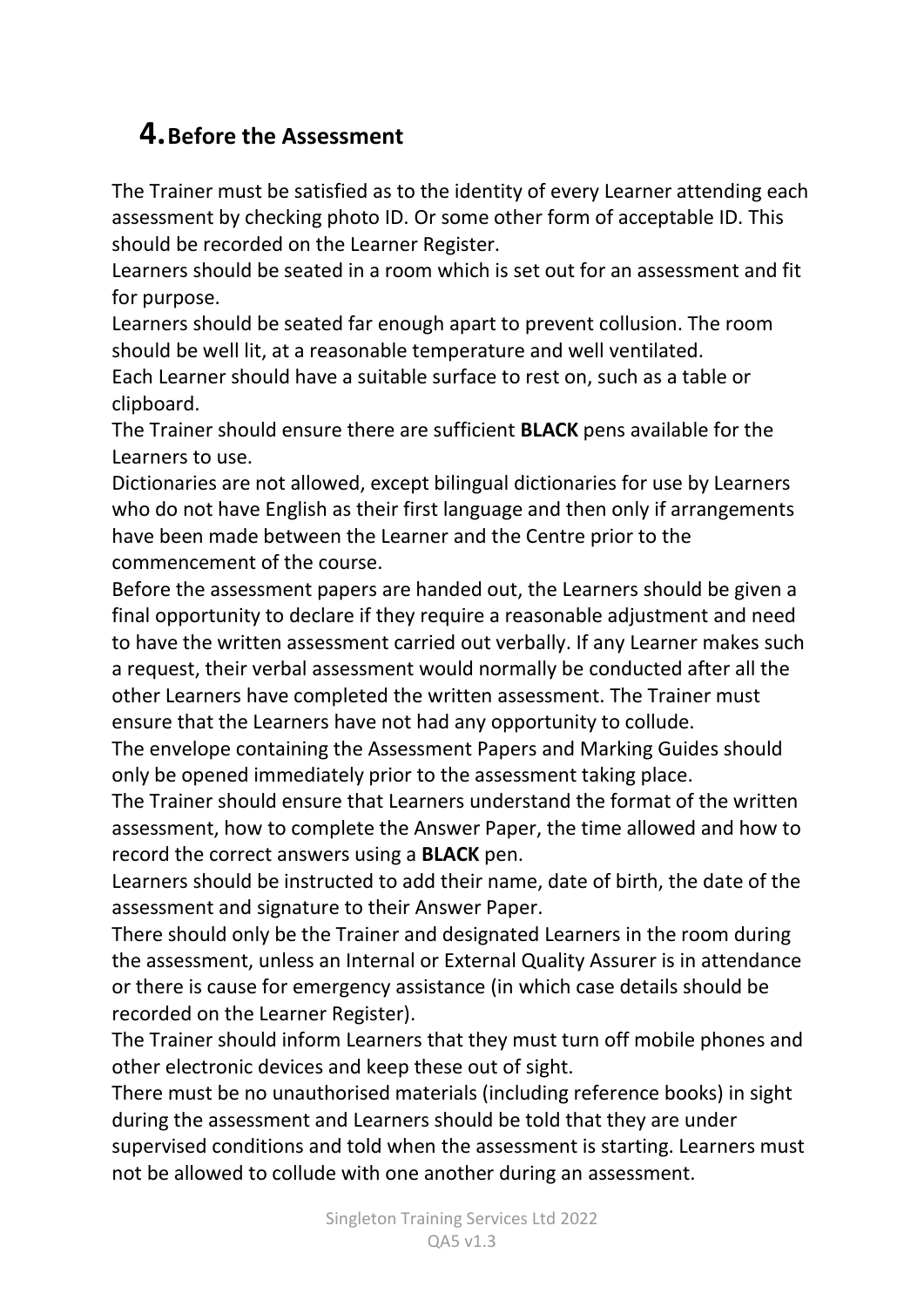## **5. During the Assessment**

Learners are recommended to read each question and answer carefully before selecting their answers. The time allocated takes into account the reading time.

Those Learners completing before the designated time allowed are advised to check their answers.

Learners who are unsure of an answer are recommended to leave that question and return to it later within the time allowed.

Throughout the assessment the Trainer must remain attentive to ensure the integrity of the assessment. If necessary the Trainer must be able to summon assistance without leaving the Learners unattended.

Learners who complete the Multiple Choice Question Paper prior to the end of the allowed time may be permitted to leave the room at the Trainer's discretion, providing they do not disturb other Learners. They must hand in all assessment-related materials to the Trainer before leaving the room. Learners will not be allowed to re-enter the room until after the assessment has been administered.

#### **6. After the Assessment**

At the end of the allocated time for the assessment, the Trainer must inform the Learners to stop working.

Trainers should ensure that the Learners have all the necessary details on their Answer Paper, including their name, date of birth, date of the assessment and signature. They should then collect and count both the Question Papers and Answer Papers.

Trainers should mark the Learners' work using the Marking Guides provided by the awarding body.

After the course, the Responsible Person should then transfer the results on to the awarding body website.

Once the Answer Papers have been marked, the Trainer can inform the Learners if they have passed or been referred. The Trainer **should NOT** inform Learners of their individual marks or allow them access to their Answer Papers. Trainers should inform Learners that this is to ensure security of the assessment is maintained.

All completed Answer Papers and associated materials must be stored securely by the Singleton Training Services Ltd for a period of 3 years and must be available for quality assurance or audit purposes.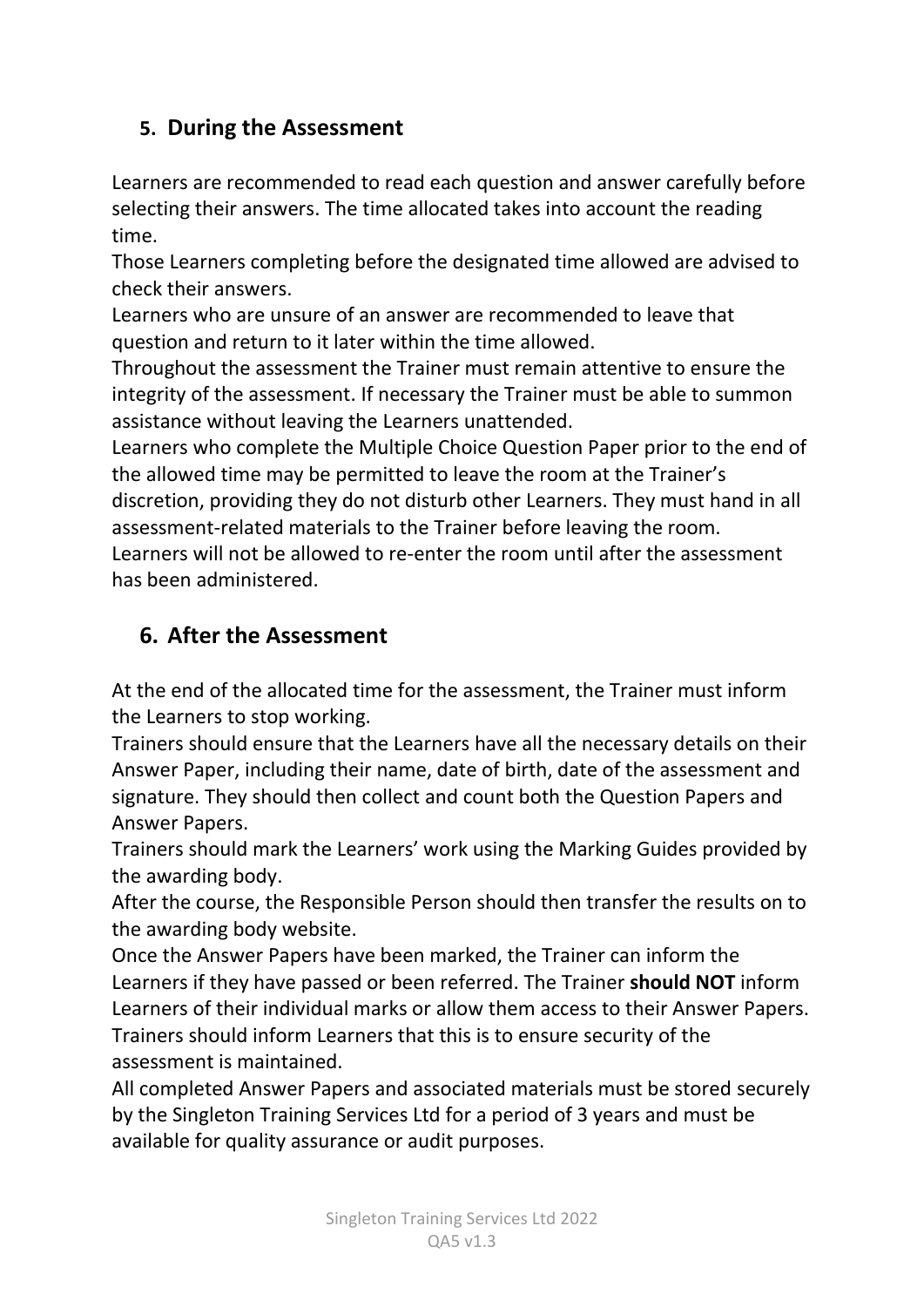#### **7. Access to Assessment**

Singleton Training Services Ltd is committed to equality of opportunity for all who participate in its training, assessments and tests. Singleton Training Services Ltd will take all reasonable steps to identify any special assessment requirements prior to the assessment taking place.

If the Learner would be unfairly disadvantaged by taking a written assessment, the Trainer may conduct the assessment with them verbally. This would normally be conducted after all other Learners have completed the written assessment. The Trainer must ensure that the Learners have not had an opportunity to collude.

If completing the test verbally, the Trainer should read out all the content of the Question Paper and the Learner should clearly indicate which answer they believe to be correct. Their verbal answers should be recorded by either the Trainer or the Learner on the uniquely numbered Answer Paper.. The Trainer must **NOT** prompt the Learner to gain a correct answer, for example by using vocal inflections. The circumstances should be recorded on the Learner Register and details uploaded onto the awarding body web site when requesting certification.

Any such adjustments made must be recorded on the Record of *Reasonable Adjustment / Special Consideration Form*.

If a Learner fails to gain the required pass mark, the Trainer should discuss the options with the Learner and offer remedial training and/ or retaking the assessment on a different assessment paper. Note/ This must take place within **4 weeks** of the original course unless they are going to retake the whole course.

#### **8. Unforeseen Circumstances**

#### **Emergencies**

- The Trainer must take the following action in an emergency, such as a fire alarm or a bomb alert:
- Stop the Learners from writing.
- Collect the Learner Register and evacuate the assessment room in line with the instructions given.
- Advise Learners to leave all Assessment Papers and materials in the assessment room.
- Learners should leave the room in silence.